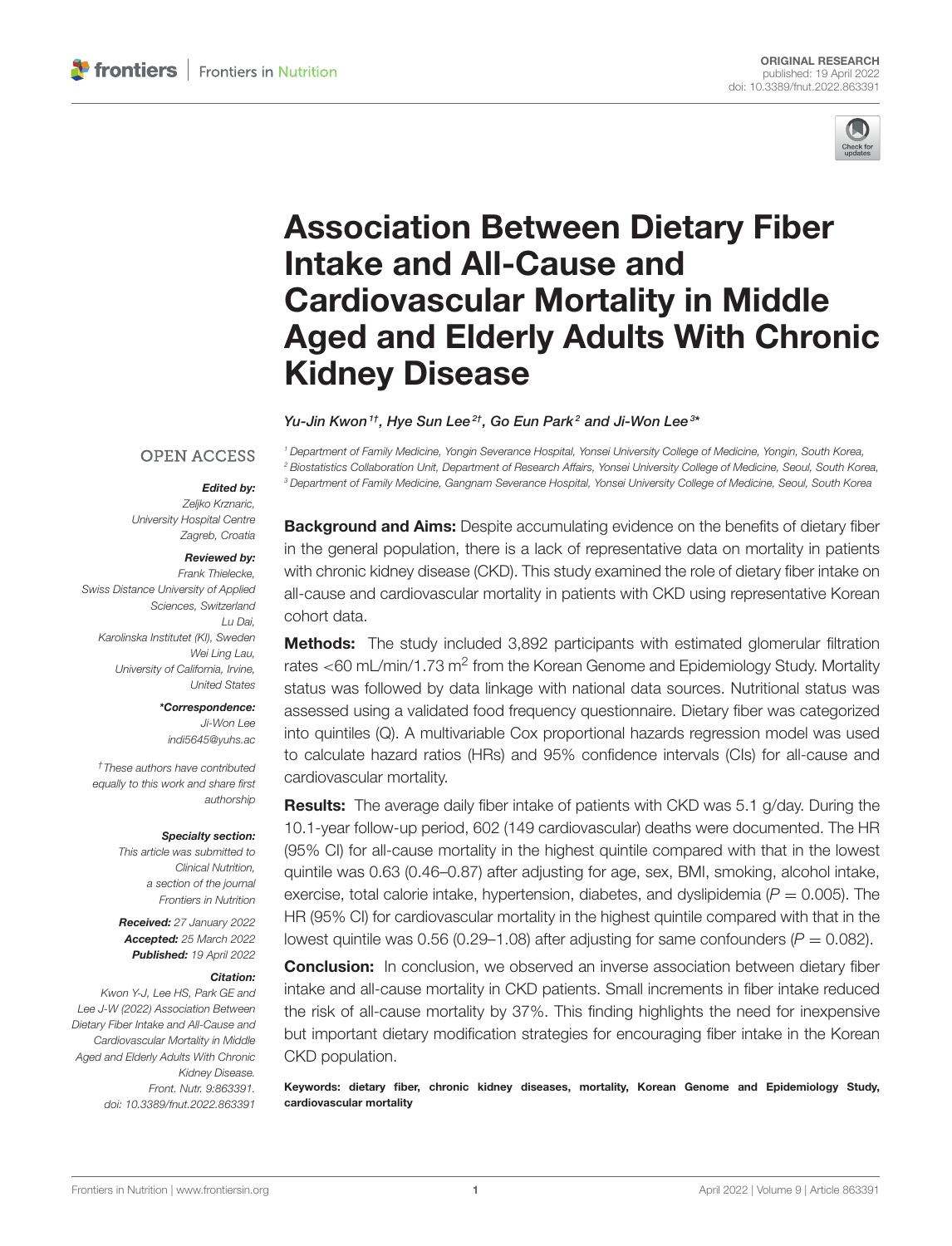# INTRODUCTION

Chronic kidney disease (CKD) is a major health concern associated with premature mortality or poor quality of life [\(1\)](#page-8-0). Globally, 10–15% of the population has CKD [\(2\)](#page-8-1). Furthermore, the rising incidence of CKD is a leading public health burden in East Asia [\(3\)](#page-8-2). In Korea, the prevalence of CKD in individuals aged >20 was 8.2% [\(4\)](#page-8-3). Given the high incidence and prevalence of CKD and an urgent need for disease prevention and management strategies, appropriate dietary intake is essential for patients with CKD [\(5\)](#page-8-4). Previous studies have suggested that unhealthy dietary patterns may contribute to kidney injury and metabolic derangements that may amplify the risks of cardiovascular disease (CVD), morbidity, and mortality [\(6,](#page-8-5) [7\)](#page-8-6). Dietary interventions for CKD have been focused mainly on restricting dietary salt, phosphorus, potassium, and protein intake [\(8\)](#page-8-7). The role of dietary fiber intake in patients with CKD is less well defined. Furthermore, there is no precise fiber intake recommendation for patients with CKD [\(9\)](#page-8-8). Fiber is abundant in plant foods, including vegetables, fruits, whole grains, nuts, legumes, and seeds [\(10\)](#page-8-9). Dietary fiber has various health benefits on gut motility, preventing constipation, lowering blood pressure and cholesterol, regulating blood sugar, reducing body weight, and improving gut microbiota [\(11–](#page-8-10)[13\)](#page-8-11). Adequate fiber intake could reduce the risk of non-communicable diseases (NCDs), including obesity, diabetes, and CVD, which are associated with CKD progression and mortality [\(14–](#page-8-12)[16\)](#page-8-13). Recently, several metaanalyses including clinical trials have shown that dietary fiber intake reduces the levels of uremic toxins and inflammatory markers and delays the progression of CKD [\(1,](#page-8-0) [17\)](#page-8-14). In observational studies, a higher adherence to healthy dietary patterns rich in fiber, such as the Mediterranean diet is associated with a lower risk of incident CKD [\(18,](#page-8-15) [19\)](#page-8-16) and poor adherence to a Dietary Approaches to Stop Hypertension (DASH) diets is associated with higher risk of end stage renal disease (ESRD) in patients with pre-existing CKD [\(20\)](#page-8-17).

Dietary fiber can be divided into soluble dietary fiber and insoluble dietary fiber, which has different physical and functional properties [\(21\)](#page-8-18). Soluble fiber has key effect on lowering postprandial glucose response and serum lipids. Whereas insoluble fiber has effects on increasing gut transit time and lowering insulin resistance [\(22\)](#page-8-19). However, most fiber rich foods contain both soluble and insoluble fiber, which have synergic effects on metabolic health [\(21\)](#page-8-18).

Patients with CKD have a higher mortality rate than the general population [\(23\)](#page-8-20). CKD resulted in 1.2 million deaths in 2017 and the global all-age CKD mortality rate increased by 41.5% from 1990 to 2017 [\(2\)](#page-8-1). Krishnamurthy et al. [\(8\)](#page-8-7) found that higher dietary fiber intake was associated with decreased mortality in patients with CKD, but not in the non-CKD population. Recently, higher dietary fiber intake appeared to have a protective effect on all-cause mortality in non-diabetic peritoneal dialysis patients [\(24\)](#page-8-21). However, the findings have been inconsistent among observational studies. Some studies have failed to prove any link between fiber intake and mortality in patients on dialysis [\(25\)](#page-8-22). A more comprehensive study of the association between total fiber intake and all-cause

Moreover, racial and ethnic disparities, which may influence disparities in clinical outcomes, are important and unresolved issues in patients with CKD [\(26\)](#page-8-23). Although several populational studies have shown an association between dietary fiber intake and CKD progression and mortality [\(27,](#page-8-24) [28\)](#page-8-25), it is unclear whether this association can be generalized to other ethnic groups, where dietary sources and ranges of fiber intake are considerably different. Therefore, this study aimed to comprehensively evaluate the association between dietary fiber intake and all-cause and CVD mortality in adult Korean patients with CKD using large-scale cohort data.

## **METHODS**

## Study Population

This study used data from population-based cohorts in the Korean Genome and Epidemiology Study (KoGES): KoGES\_Ansan and Ansung study (community-based cohort in urban and rural counites), the KoGES\_health examinee study (national health examinee registry), and the KoGES\_cardiovascular disease association study (communitybased cohort in rural counties). Participants were recruited through on-site invitation, mailed letters, telephone calls, media campaigns, or community leader-mediated conferences. In KoGES\_Ansan and Ansung study, a total of 10,030 participants aged 40–69 years was voluntarily enrolled at baseline between 2001 and 2002. In the KoGES\_health examinee study, a total of 173,357 participants was enrolled at baseline from 2004 to 2013. In the KoGES\_cardiovascular disease association study, a total of 28,338 participants was enrolled at baseline from 2005 to 2011. A total of 211,571 participants aged over 40 years was enrolled at the baseline KoGES survey. We excluded participants with missing lifestyle ( $n = 2,231$ ), laboratory test  $(n = 5,853)$ , and nutritional intake  $(n = 14,007)$  data and implausible daily total calorie intakes  $\approx 500$  kcal or  $> 6,000$ kcal). Excluding 54,530 participants with missing mortality data and 63 participants who died in their year of enrollment, a total of 143,050 participants were selected. Finally, a total of 3,892 participants with an estimated glomerular filtration rate (eGFR) of  $<60$  mL/min/1.73 m<sup>2</sup> were included in the analysis. Among the 3,892 participants, 602 deaths were documented during the follow-up time. The study population selection process is depicted in **[Supplementary Figure 1](#page-8-26)**. Written informed consent documents were signed by all participants. The study protocol conformed to the ethical guidelines of the 1975 Declaration of Helsinki. This study was approved by the institutional review boards of Yongin Severance Hospital (IRB Number: 9-2021-0066).

## **Covariates**

The body mass index (BMI) was calculated as the body weight (in kilograms) divided by the square of the height (in meters). Waist circumference (WC) was measured at the midline level between the inferior margin of the ribs and the superior border of the iliac crest. Anthropometric measurements were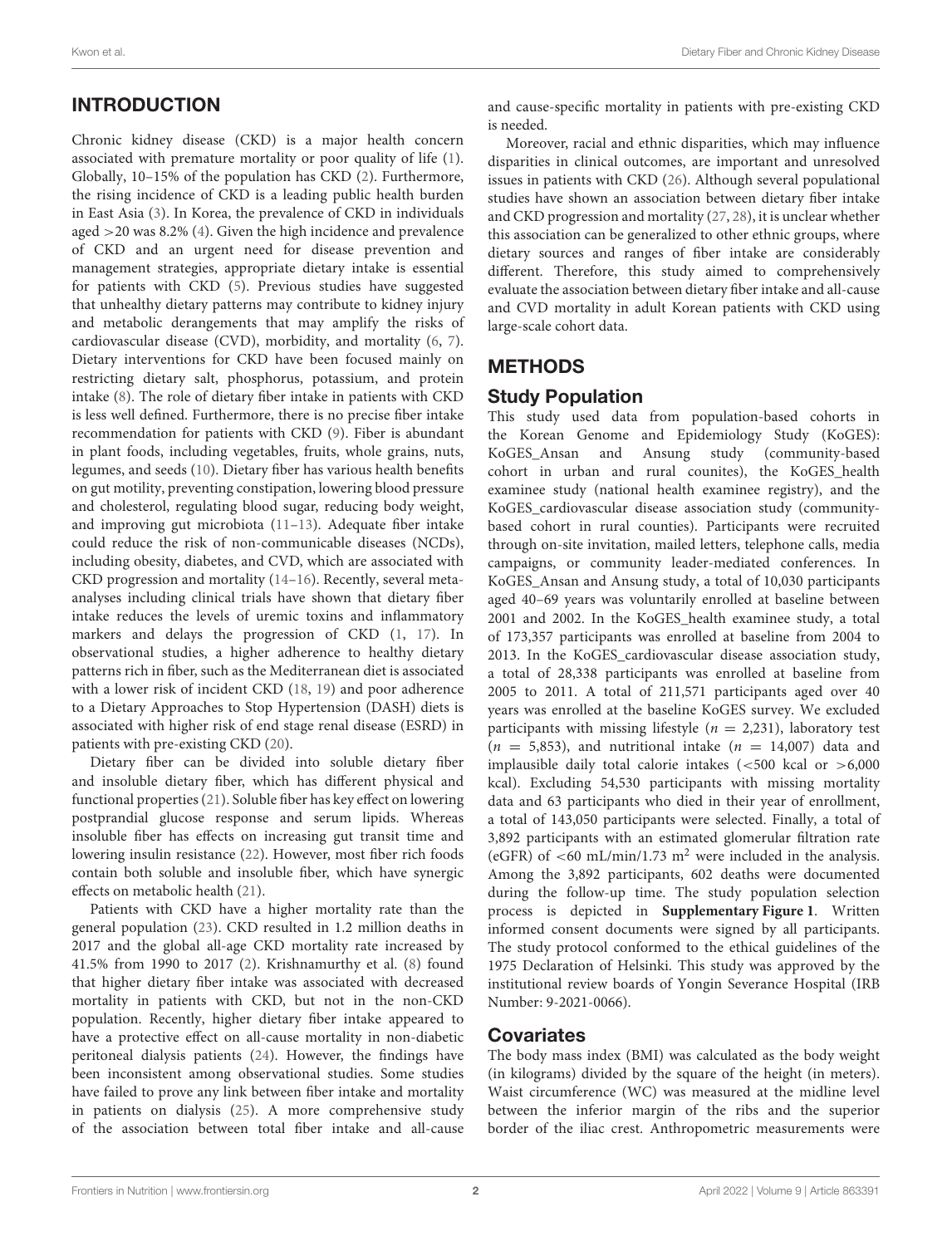performed using validated and standardized protocols. Smoking status was categorized as current smoker, former smoker, and non-smoker. A current smoker was defined as any participant who currently smoked and had smoked at least 100 cigarettes during their lifetime. A former smoker was defined as an adult who had smoked at least 100 cigarettes in their lifetime and had quit smoking. Never smokers were defined as adults who had never smoked or had smoked <100 cigarettes in their lifetime. Alcohol intake status was categorized as current drinker, former drinker, and non-drinker. A regular exerciser was defined as a person who regularly exercised more than once a week. Diabetes was defined as a glycated hemoglobin level of 6.5% or higher, a fasting plasma glucose concentration ≥126 mg/dL after overnight fasting, or the taking of anti-diabetic medications. Dyslipidemia was defined as a total cholesterol level  $\geq$ 200 mg/dL, triglyceride level  $\geq$ 150 mg/dL, or the taking of anti-dyslipidemic medications. Hypertension was defined as a systolic blood pressure >140 mmHg, diastolic blood pressure >90 mmHg, or the taking of antihypertensive medications. Blood concentrations of creatinine, blood urea nitrogen, glucose, glycated hemoglobin, total cholesterol, high-density lipoprotein cholesterol (HDL-C), low-density lipoprotein cholesterol (LDL-C), triglyceride, alanine aminotransferase (ALT), and aspartate aminotransferase (AST) were analyzed at the central laboratory. Detailed information on the study protocol is available at the following website: [https://www.kdca.go.kr/contents.es?mid=](https://www.kdca.go.kr/contents.es?mid=a40504100100) [a40504100100.](https://www.kdca.go.kr/contents.es?mid=a40504100100)

The eGFR was calculated using the Modification of Diet in Renal Disease (MDRD) Study equation [\(29\)](#page-8-27) as follows:

GFR (mL/min/1.73 m<sup>2</sup>) = 175 × (S<sub>cr</sub>)<sup>-1.154</sup> × (Age)<sup>-0.203</sup> ×  $(0.742$  if female)  $\times$  (1.212 if African American).

CKD was defined as an eGFR of  $<$  60 mL/min/1.73 m<sup>2</sup>.

#### Mortality Ascertainment

Mortality status was followed by data linkage with national data sources based on the unique personal identification key code system. The KoGES data have been linked to national data sources (Korea National Statistical Office), including death records for evaluating mortality. Participant deaths were tracked to December 2019. The underlying causes of death were based on Korean Standard Classification of Disease (KCD) codes listed in the National Death Index. All-cause mortality included all deaths of specified and unknown causes.

## Dietary Assessment

A food frequency questionnaire (FFQ) consisting of 103 food items was developed for the KoGES survey [\(30\)](#page-8-28). The FFQ addresses the diet of the past 12 months and has long been the instrument of choice in epidemiologic studies. Carbohydrate, fat, and protein intake were recorded as g/day. Dietary fiber intake (g/day) was classified in quintiles (Q). The protocol and results of a validation study for the FFQ are detailed in previous studies [\(30,](#page-8-28) [31\)](#page-8-29).

## Statistical Analysis

Data were analyzed from 2001 through 2013. Participant deaths were tracked to December 2019. The follow-up period for

each study participant was calculated as the time from their KoGES initial assessment to either a mortality event or the censoring date. Data are presented as mean  $\pm$  standard deviation (SD), for continuous variables, or number (%), for categorical variables. Dietary fiber intake was divided into quintiles. Baseline characteristics of the study population according to dietary fiber intake quintiles were compared using one-way analysis of variance, for continuous variables, and the chi-square test, for categorical variables. A Cox proportional hazard spline curve was used to assess the association between dietary fiber intake and allcause mortality risk. The incidence per 1,000 person-years was calculated for each group. The Kaplan–Meier method with the log-rank test was used to compare cumulative incidence rates for all-cause mortality according to dietary fiber intake quintiles. A multivariable Cox proportional hazards regression model was used to calculate hazard ratios (HRs) and 95% confidence intervals (CIs) for all-cause mortality and CVD mortality in Q2, Q3, Q4, and Q5 with reference to Q1, after adjusting for potential confounding factors. Model 1 was adjusted for age, sex, and BMI. Model 2 was additionally adjusted for smoking, alcohol intake, exercise, and total calorie intake. Model 3 was additionally adjusted for history of hypertension, diabetes, and dyslipidemia. Model 4 was additionally adjusted for baseline eGFR. We performed subgroup analysis to investigate the dietary fiber intake and mortality in CKD patients according to CKD stages, sex and BMI criteria 25 kg/m<sup>2</sup>.

Statistical analyses were conducted using SAS version 9.4 (SAS Institute, Cary, NC, USA) and R package version 4.0.3 [\(http://](http://www.R-project.org) [www.R-project.org\)](http://www.R-project.org). All statistical tests were two sided, and  $P <$ 0.05 was considered statistically significant.

## RESULTS

During the median 10.1 (min-max, 0.2–15.9) years of followup, there were 602 deaths. Detailed information on the study population according to mortality status is presented in **[Supplementary Table 1](#page-8-26)** (according to all-cause mortality). The proportion of men was higher among all-cause mortality cases. The mean age was 68.5  $\pm$  7.3 years for participants with a death event and  $61.8 \pm 8.0$  years for participants without death event, respectively. Participants with death events were more likely to be older, to have a lower BMI, higher WC, higher SBP, lower total cholesterol levels, lower HDL-C levels, higher blood glucose and HbA1c levels, smoke more, and have hypertension and diabetes; however, they were less likely to be non-smokers, exercise regularly, and live in urban areas. Participants with death events consumed less total energy, carbohydrates (g/day), fat (g/day), protein (g/day), minerals, and vitamins. However, the carbohydrate intake proportion was higher than that of those without death events.

**[Table 1](#page-3-0)** presents the baseline characteristics of the study population according to quintiles of dietary fiber intake. The mean age of study population was  $62.9 \pm 8.3$  years, and the proportion of men was 38.4% in this study. The mean dietary fiber intake was 5.1  $\pm$  2.6 g/day. Participants with higher dietary fiber intakes were more likely to be men, younger, have a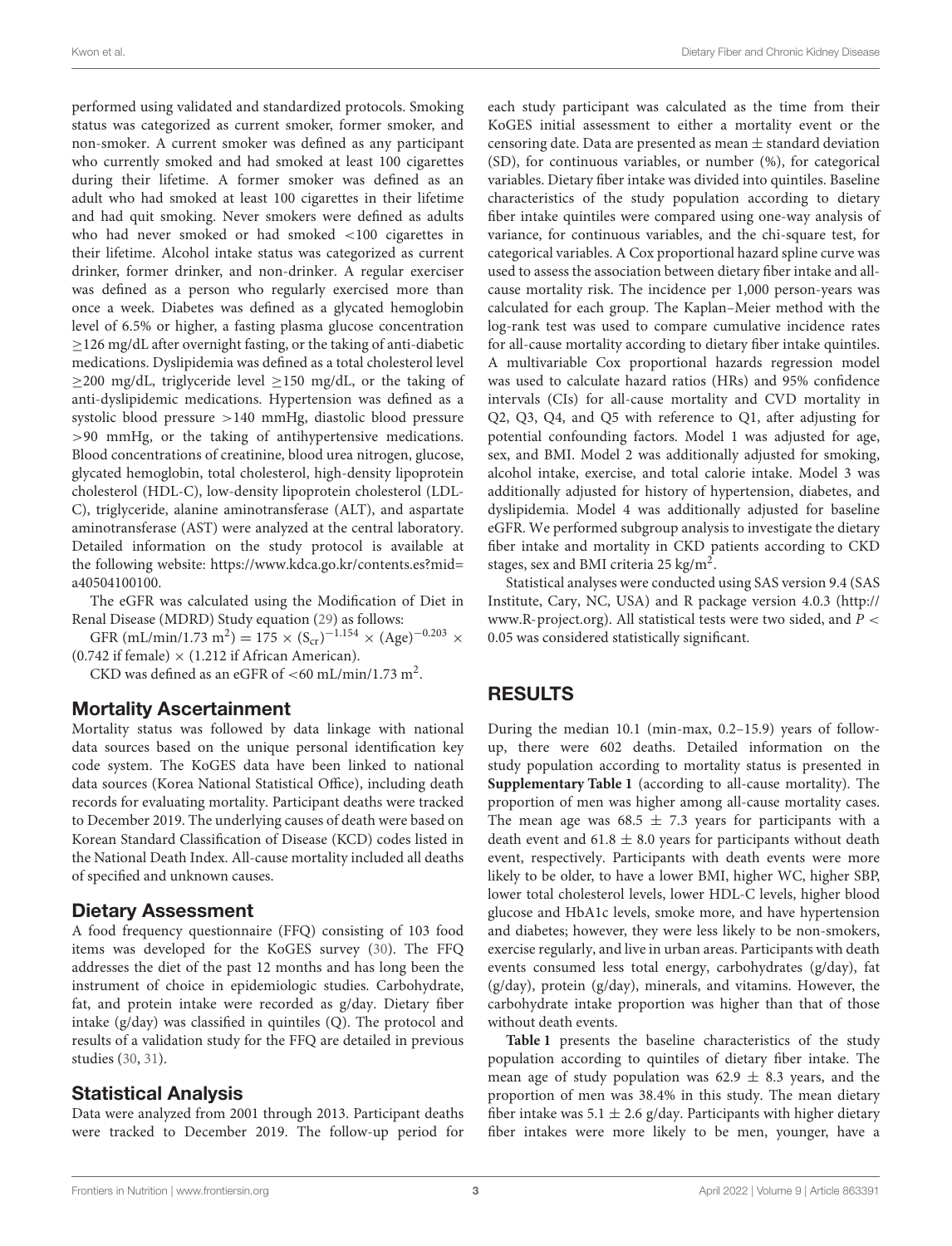<span id="page-3-0"></span>

|  | <b>TABLE 1</b>   Baseline characteristics of the cohort according to dietary fiber intake (g/day). |  |  |
|--|----------------------------------------------------------------------------------------------------|--|--|
|  |                                                                                                    |  |  |

|                               | Q1<br>(0.50, 3.01)  | Q <sub>2</sub><br>(3.02, 4.15) | Q <sub>3</sub><br>(4.16, 5.26) | Q4<br>(5.27, 6.76)  | Q <sub>5</sub><br>(6.77, 27.60) |
|-------------------------------|---------------------|--------------------------------|--------------------------------|---------------------|---------------------------------|
| $\boldsymbol{n}$              | 778                 | 779                            | 778                            | 779                 | 778                             |
| Sex (male), n (%)             | 241 (31.0)          | 295 (37.9)                     | 294 (37.8)                     | 333 (42.8)          | 332 (42.7)                      |
| Age, years                    | $65.0 \pm 9.0$      | $63.6 \pm 8.2$                 | $62.3 \pm 7.8$                 | $62.1 \pm 7.9$      | $61.3 \pm 7.9$                  |
| BMI, kg/m <sup>2</sup>        | $24.5 \pm 3.3$      | $24.7 \pm 3.0$                 | $24.9 \pm 3.0$                 | $25.0 \pm 3.1$      | $25.0 \pm 2.9$                  |
| WC, cm                        | $84.1 \pm 9.1$      | $85.1 \pm 9.0$                 | $85.1 \pm 8.8$                 | $85.9 \pm 8.6$      | $85.5 \pm 8.7$                  |
| SBP, mmHg                     | $127.7 \pm 18.5$    | $127.7 \pm 17.6$               | $127.3 \pm 17.0$               | $127.1 \pm 17.6$    | $128.2 \pm 16.9$                |
| DBP, mmHg                     | $77.0 \pm 10.3$     | $77.5 \pm 10.1$                | $77.4 \pm 10.0$                | $77.7 \pm 11.0$     | $78.5 \pm 10.4$                 |
| FBG, mg/dl                    | $105.4 \pm 36.1$    | $106.1 \pm 40.6$               | $104.7 \pm 36.1$               | $102.8 \pm 30.4$    | $101.9 \pm 33.6$                |
| HbA1c, %                      | $6.29 \pm 1.17$     | $6.19 \pm 1.243$               | $6.17 \pm 1.20$                | $6.10 \pm 1.14$     | $6.14 \pm 1.09$                 |
| TC, mg/dl                     | $196.2 \pm 40.6$    | $197.9 \pm 39.8$               | $197.6 \pm 40.1$               | $197.3 \pm 39.6$    | $198.7 \pm 39.1$                |
| HDL-C, mg/dl                  | $45.1 \pm 12.7$     | $45.9 \pm 11.8$                | $46.8 \pm 11.8$                | $46.7 \pm 12.0$     | $46.5 \pm 11.6$                 |
| LDL-C, mg/dl                  | $119.4 \pm 36.5$    | $121.6 \pm 36.0$               | $120.6 \pm 36.2$               | $119.2 \pm 35.5$    | $122.1 \pm 35.4$                |
| TG, mg/dl                     | $158.6 \pm 95.2$    | $152.9 \pm 89.0$               | $152.1 \pm 94.8$               | $158.3 \pm 98.5$    | $152.7 \pm 96.7$                |
| BUN, mg/dl                    | $20.8 \pm 11.0$     | $20.3 \pm 8.5$                 | $20.2 \pm 7.4$                 | $20.3 \pm 7.8$      | $20.0 \pm 7.7$                  |
| Cr, mg/dl                     | $1.40 \pm 1.04$     | $1.34 \pm 0.63$                | $1.34 \pm 0.72$                | $1.38 \pm 0.81$     | $1.33 \pm 0.86$                 |
| eGFR, $mL/min/1.73 m2$        | $51.0 \pm 10.6$     | $52.1 \pm 9.6$                 | $52.4 \pm 9.4$                 | $52.2 \pm 9.7$      | $53.3 \pm 8.6$                  |
| AST, IU/L                     | $25.3 \pm 9.4$      | $25.7 \pm 9.4$                 | $25.3 \pm 9.7$                 | $25.6 \pm 11.1$     | $25.6 \pm 11.4$                 |
| ALT, IU/L                     | $21.9 \pm 12.0$     | $22.6 \pm 12.1$                | $22.9 \pm 14.3$                | $23.4 \pm 13.3$     | $23.8 \pm 15.4$                 |
| Smoking status, n (%)         |                     |                                |                                |                     |                                 |
| Never smoker                  | 568 (73.0)          | 559 (71.8)                     | 551 (70.8)                     | 521 (66.9)          | 540 (69.4)                      |
| Former smoker                 | 121 (15.6)          | 151 (19.4)                     | 173 (22.2)                     | 177 (22.7)          | 166 (21.3)                      |
| Current smoker                | 89 (11.4)           | 69 (8.9)                       | 54 (6.9)                       | 81 (10.4)           | 72 (9.3)                        |
| Alcohol intake, n (%)         |                     |                                |                                |                     |                                 |
| Never drinker                 | 511 (65.7)          | 465 (59.7)                     | 456 (58.6)                     | 437 (56.1)          | 452 (58.1)                      |
| Former drinker                | 66 (8.5)            | 71(9.1)                        | 57(7.3)                        | 69 (8.9)            | 49 (6.3)                        |
| Current drinker               | 201 (25.8)          | 243 (31.2)                     | 265 (34.1)                     | 273 (35.0)          | 277 (35.6)                      |
| Regular exercise, n (%)       | 253 (32.5)          | 337 (43.1)                     | 366 (47.0)                     | 381 (48.9)          | 410 (52.6)                      |
| HTN, $n$ $(\%)$               | 211(27.1)           | 199 (25.6)                     | 213 (27.4)                     | 213 (27.3)          | 236 (30.3)                      |
| DM, $n$ $%$                   | 134 (17.2)          | 136 (17.5)                     | 136 (17.5)                     | 125 (16.1)          | 105 (13.5)                      |
| Dyslipidemia, n (%)           | 487 (62.6)          | 504 (64.7)                     | 483 (62.1)                     | 496 (63.7)          | 485 (62.3)                      |
| Residential area, n (%)       |                     |                                |                                |                     |                                 |
| Urban                         | 359 (46.1)          | 442 (56.7)                     | 488 (62.7)                     | 535 (68.7)          | 553 (71.1)                      |
| Rural                         | 419 (53.9)          | 337 (43.3)                     | 290 (37.3)                     | 244 (31.3)          | 225 (28.9)                      |
| Total energy intake, kcal/day | $1,177.1 \pm 335.6$ | $1,395.9 \pm 317.9$            | $1,550.7 \pm 363.0$            | $1,732.6 \pm 380.0$ | $2,065.4 \pm 544.5$             |
| CHO (g/day)                   | $226.9 \pm 63.6$    | $263.5 \pm 60.3$               | $287.2 \pm 65.9$               | $314.7 \pm 67.7$    | $366.4 \pm 87.4$                |
| CHO (%)                       | $77.3 \pm 6.5$      | $75.7 \pm 6.4$                 | $74.4 \pm 6.0$                 | $72.9 \pm 6.2$      | $71.6 \pm 7.0$                  |
| Fat, g/day                    | $12.5 \pm 9.4$      | $16.7 \pm 9.9$                 | $20.6 \pm 11.1$                | $25.4 \pm 12.5$     | $33.2 \pm 19.5$                 |
| Fat, %                        | $9.3\pm5.3$         | $10.6 \pm 5.1$                 | $11.7 \pm 4.8$                 | $12.9 \pm 5.0$      | $13.9 \pm 5.2$                  |
| Protein, g/day                | $32.4 \pm 12.0$     | $41.6 \pm 11.8$                | $48.7 \pm 13.6$                | $57.4 \pm 15.4$     | $74.1 \pm 25.9$                 |
| Protein, %                    | $11.0 \pm 2.1$      | $12.0 \pm 2.2$                 | $12.6 \pm 2.1$                 | $13.3 \pm 2.1$      | $14.3 \pm 2.7$                  |
| Na, g/day                     | $0.95 \pm 0.46$     | $1.66 \pm 0.53$                | $2.16 \pm 0.62$                | $2.74 \pm 0.46$     | $4.00 \pm 1.51$                 |
| K, g/day                      | $0.96 \pm 0.37$     | $1.43 \pm 0.36$                | $1.81 \pm 0.40$                | $2.27 \pm 0.46$     | $3.25 \pm 0.98$                 |
| Ca, mg                        | $191.9 \pm 116.9$   | $279.9 \pm 130.4$              | $348.2 \pm 138.6$              | $438.9 \pm 161.8$   | $650.5 \pm 303.4$               |
| P, mg                         | $492.3 \pm 163.1$   | $638.2 \pm 156.0$              | $748.9 \pm 174.3$              | $883.0 \pm 200.6$   | $1,151.9 \pm 357.4$             |
| Fe, mg                        | $4.4 \pm 1.5$       | $6.3 \pm 1.5$                  | $7.9 \pm 1.7$                  | $9.7 \pm 2.1$       | $14.2 \pm 4.9$                  |
| Vit. A, RE                    | $150.9 \pm 88.9$    | $255.5 \pm 110.6$              | $343.6 \pm 129.5$              | $456.9 \pm 158.2$   | $789.0 \pm 394.7$               |
| Vit. B1, mg                   | $0.51 \pm 0.19$     | $0.68 \pm 0.20$                | $0.81 \pm 0.23$                | $0.98 \pm 0.25$     | $1.28 \pm 0.40$                 |
| Vit. B2, mg                   | $0.42 \pm 0.21$     | $0.58 \pm 0.23$                | $0.71 \pm 0.24$                | $0.87 \pm 0.28$     | $1.20 \pm 0.47$                 |
| Niacin, mg                    | $7.7 \pm 2.9$       | $10.1 \pm 2.8$                 | $11.9 \pm 3.2$                 | $14.0 \pm 3.7$      | $18.3 \pm 6.0$                  |
| Vit. C, mg                    | $33.6 \pm 18.6$     | $58.6 \pm 22.0$                | $80.3 \pm 27.4$                | $108.6 \pm 34.4$    | $170.9 \pm 67.0$                |

*(Continued)*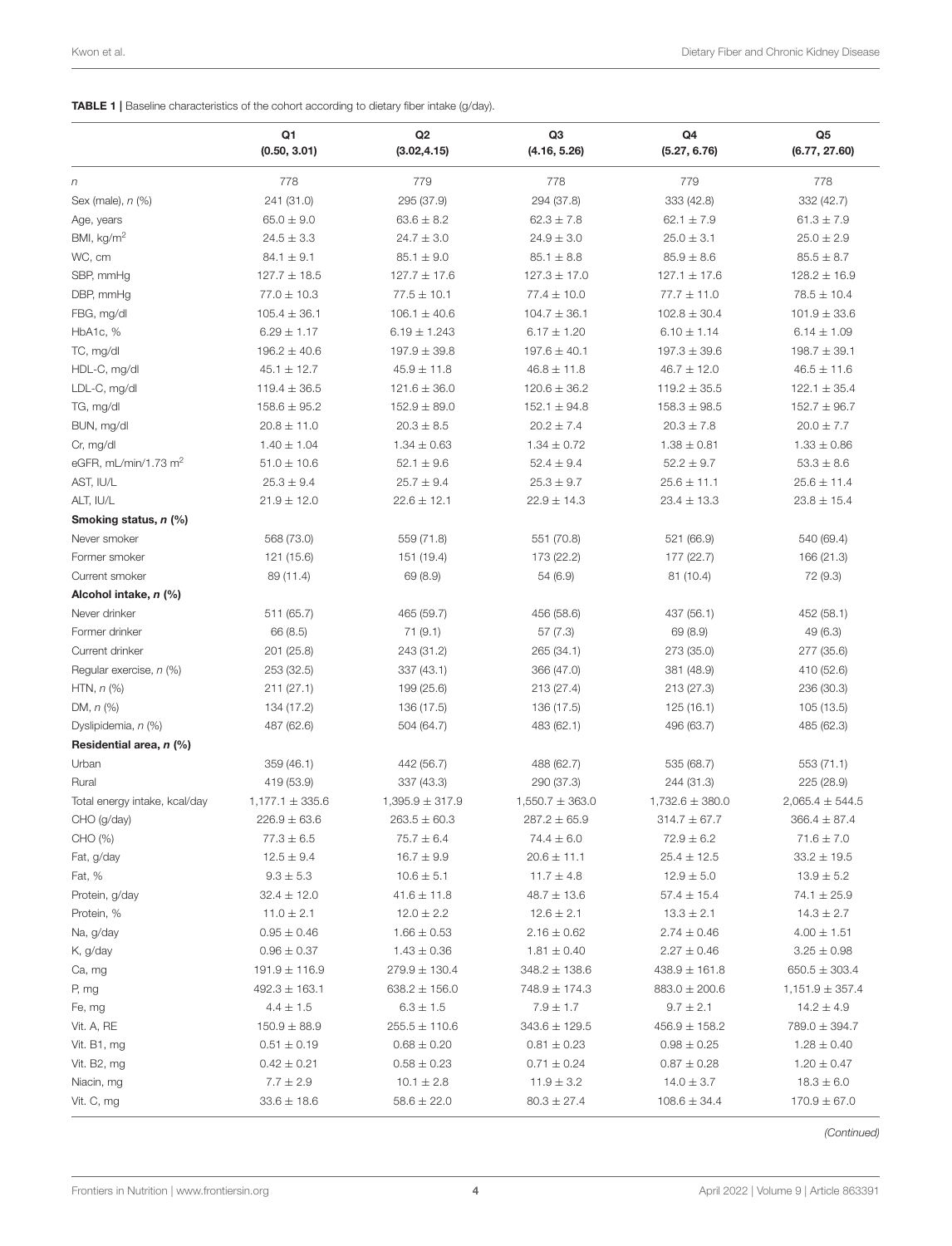#### TABLE 1 | Continued

| Q <sub>3</sub><br>Q <sub>2</sub><br>Q <sub>5</sub><br>Q1<br>Q <sub>4</sub><br>(0.50, 3.01)<br>(3.02, 4.15)<br>(4.16, 5.26)<br>(6.77, 27.60)<br>(5.27, 6.76)<br>$6.6 \pm 1.9$<br>$4.6 \pm 1.8$<br>$5.8 \pm 1.8$<br>$7.9 \pm 3.0$<br>Zinc, ug<br>$10.0 + 4.1$<br>Vit. B6, mg<br>$0.78 \pm 0.23$<br>$1.30 \pm 0.25$<br>$2.20 \pm 0.65$<br>$1.08 \pm 0.21$<br>$1.58 \pm 0.29$<br>$79.7 \pm 26.9$<br>Folate, ug<br>$130.3 \pm 28.8$<br>$171.5 \pm 32.9$<br>$335.6 \pm 120.2$<br>$217.8 + 43.1$<br>Retinol, ug<br>$29.4 \pm 32.5$<br>$81.4 \pm 80.0$<br>$39.2 \pm 36.7$<br>$49.9 \pm 43.8$<br>$60.6 + 47.1$<br>$705.0 \pm 417.8$<br>$1,263.4 \pm 560.6$<br>$1.717.2 \pm 672.5$<br>$2.313.8 \pm 839.8$<br>Carotene, ug<br>$7.8 + 2.5$<br>Vit. E, mg<br>$6.2 + 2.2$<br>$3.6 \pm 1.7$<br>$5.0 \pm 1.7$<br>$11.5 \pm 4.7$ |  |  |                       |
|-----------------------------------------------------------------------------------------------------------------------------------------------------------------------------------------------------------------------------------------------------------------------------------------------------------------------------------------------------------------------------------------------------------------------------------------------------------------------------------------------------------------------------------------------------------------------------------------------------------------------------------------------------------------------------------------------------------------------------------------------------------------------------------------------------------------|--|--|-----------------------|
|                                                                                                                                                                                                                                                                                                                                                                                                                                                                                                                                                                                                                                                                                                                                                                                                                 |  |  |                       |
|                                                                                                                                                                                                                                                                                                                                                                                                                                                                                                                                                                                                                                                                                                                                                                                                                 |  |  |                       |
|                                                                                                                                                                                                                                                                                                                                                                                                                                                                                                                                                                                                                                                                                                                                                                                                                 |  |  |                       |
|                                                                                                                                                                                                                                                                                                                                                                                                                                                                                                                                                                                                                                                                                                                                                                                                                 |  |  |                       |
|                                                                                                                                                                                                                                                                                                                                                                                                                                                                                                                                                                                                                                                                                                                                                                                                                 |  |  |                       |
|                                                                                                                                                                                                                                                                                                                                                                                                                                                                                                                                                                                                                                                                                                                                                                                                                 |  |  |                       |
|                                                                                                                                                                                                                                                                                                                                                                                                                                                                                                                                                                                                                                                                                                                                                                                                                 |  |  | $4,132.3 \pm 2,182.1$ |
|                                                                                                                                                                                                                                                                                                                                                                                                                                                                                                                                                                                                                                                                                                                                                                                                                 |  |  |                       |

*BMI, body mass index; WC, waist circumference; SBP, systolic blood pressure; DBP, diastolic blood pressure; FBG, fasting blood glucose; TC, total cholesterol; HDL-C, high density lipoprotein cholesterol; LDL-C, low density lipoprotein cholesterol; TG, triglyceride; BUN, blood urea nitrogen; Cr, creatinine; AST, aspartate transaminase; ALT, alanine transaminase; HTN, hypertension; DM, diabetes mellitus; Ca, calcium; P, phosphorus; Fe, ferrous; Vit, vitamin; RE, retinol equivalents.*

*The proportions of carbohydrate, protein, and fat intakes were calculated as carbohydrate intake (g/day), protein intake (g/day)* × *4 kcal/total energy intake (kcal/day)* × *100, and fat intake (g/day)* × *9 kcal/total energy intake (kcal/day)* × *100, respectively.*



<span id="page-4-0"></span>higher BMI, higher WC, higher HDL-C levels, drink more alcohol, exercise more regularly, and live in urban areas; however, they were less likely to smoke. Regarding nutritional status, participants with higher dietary fiber intakes were more likely to have higher total energy intakes and consume carbohydrate (g/day), fat (g/day and %), protein (g/day and %), minerals, and vitamins; however, the carbohydrate proportion (%) of their diet was likely to be lower. Post-hoc comparison P-values between the five categories are presented in **[Supplementary Table 2](#page-8-26)**.

As shown in **[Figure 1A](#page-4-0)**, Kaplan–Meier curves revealed a significantly lower cumulative incidence of total mortality in Q5, followed by that from Q4 to Q1 (log-rank test  $P < 0.001$ ). **[Figure 1B](#page-4-0)** shows the all-cause mortality incidence rates (per 1,000 person-years) and their 95% CIs. Participants with higher fiber intakes had a lower incidence per 1,000 person years. Cox proportional hazards spline curves showed inverse association between dietary fiber intake and total mortality in patients with CKD (**[Figure 2A](#page-5-0)**). There were similar inverse association between dietary fiber intake and CVD mortality in patients with CKD (**[Figure 2B](#page-5-0)**).

The HRs and 95% CIs for all-cause mortality across the dietary fiber intake quintiles are presented in **[Table 2](#page-5-1)**. Compared to Q1, the HRs (95% CI) for all-cause mortality in Q2, Q3, Q4, and Q5 were 0.71 (0.57–0.90), 0.66 (0.52–0.84), 0.69 (0.54–0.88), and 0.55 (0.42–0.72), respectively, after adjusting for age, sex, and BMI. In the isocaloric model, compared to Q1, the HRs (95% CI) for all-cause mortality in Q2, Q3, Q4, and Q5 were 0.75 (0.65– 0.95), 0.72 (0.55–0.93), 0.75 (0.57–0.98), and 0.61 (0.45–0.85), respectively, after adjusting for age, sex, BMI, smoking, alcohol consumption, exercise, and total calorie intake. After additionally adjusting for history of hypertension, diabetes, dyslipidemia, and baseline eGFR, a significant inverse association between dietary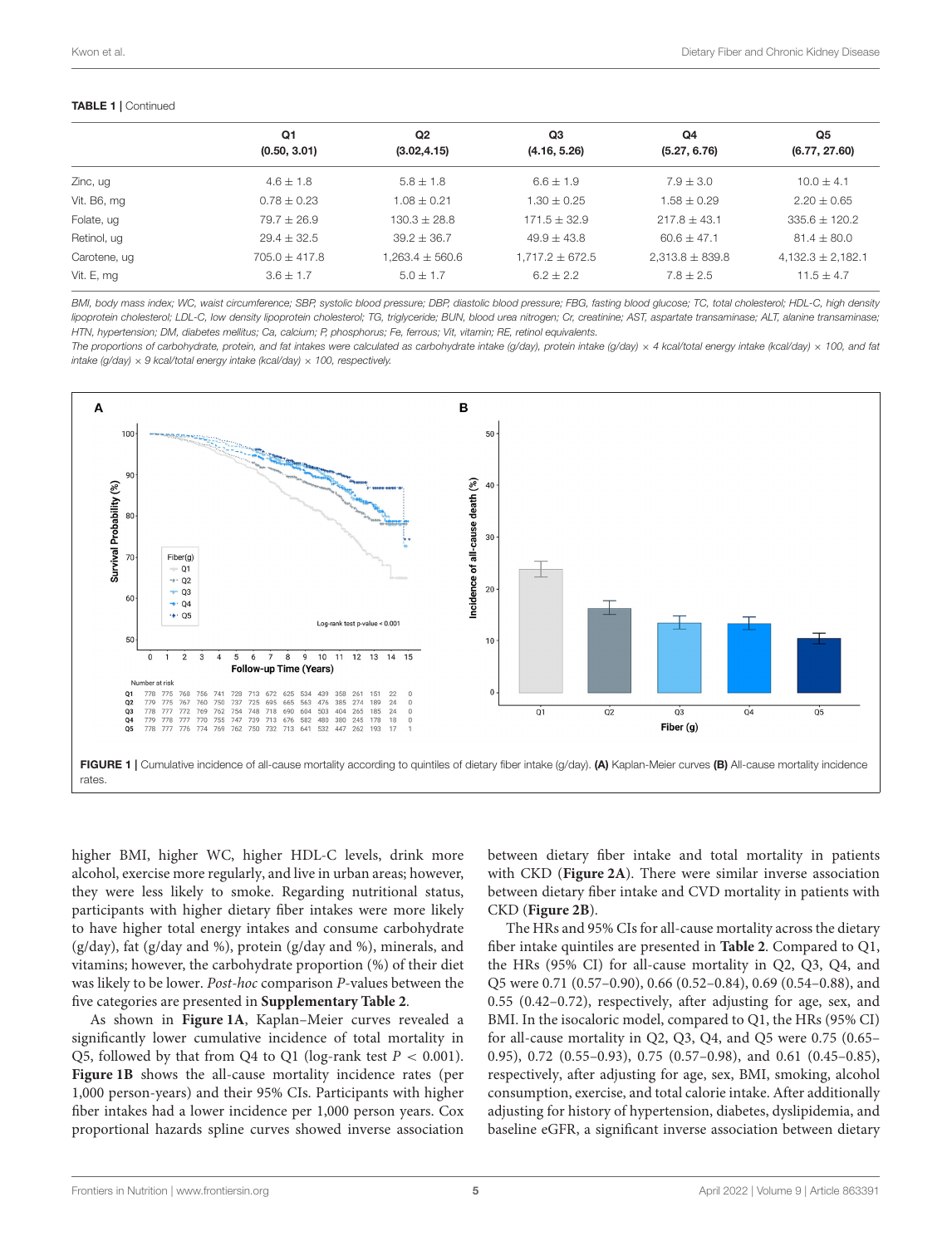

<span id="page-5-0"></span>FIGURE 2 | Density plot of fiber intake (g/day) and spline curve for all-cause mortality and CVD mortality according to dietary fiber intake (g/day). (A) All-cause mortality. (B) Cardiovascular motality.

<span id="page-5-1"></span>

|  |  |  |  | TABLE 2   Multiple cox proportional hazard regression analysis of dietary fiber intake quintiles for all-cause mortality and cardiovascular mortality. |  |
|--|--|--|--|--------------------------------------------------------------------------------------------------------------------------------------------------------|--|
|--|--|--|--|--------------------------------------------------------------------------------------------------------------------------------------------------------|--|

|                              | Model 1             |         | Model 2             |         | Model 3             |         | Model 4             |         |
|------------------------------|---------------------|---------|---------------------|---------|---------------------|---------|---------------------|---------|
| <b>Variables</b>             | HR (95% CI)         | P-value | HR (95% CI)         | P-value | <b>HR (95% CI)</b>  | P-value | HR (95% CI)         | P-value |
| All-cause mortality          |                     |         |                     |         |                     |         |                     |         |
| Dietary fiber intake (g/day) |                     |         |                     |         |                     |         |                     |         |
| Q1(0.50, 3.01)               | Ref                 |         | Ref                 |         | Ref                 |         | Ref                 |         |
| Q2 (3.02, 4.15)              | $0.71(0.57 - 0.90)$ | 0.004   | $0.75(0.60 - 0.95)$ | 0.016   | $0.75(0.60 - 0.95)$ | 0.018   | $0.78(0.62 - 0.98)$ | 0.035   |
| Q3 (4.16, 5.26)              | $0.66(0.52 - 0.84)$ | 0.001   | $0.72(0.55 - 0.93)$ | 0.011   | $0.71(0.55 - 0.91)$ | 0.008   | $0.74(0.57 - 0.96)$ | 0.022   |
| Q4 (5.27, 6.76)              | $0.69(0.54 - 0.88)$ | 0.003   | $0.75(0.57 - 0.98)$ | 0.035   | $0.75(0.57 - 0.99)$ | 0.040   | $0.76(0.58 - 1.00)$ | 0.051   |
| Q5 (6.77, 27.6)              | $0.55(0.42 - 0.72)$ | < 0.001 | $0.61(0.45 - 0.85)$ | 0.003   | $0.63(0.46 - 0.87)$ | 0.005   | $0.67(0.48 - 0.93)$ | 0.016   |
| <b>CVD mortality</b>         |                     |         |                     |         |                     |         |                     |         |
| Dietary fiber intake (g/day) |                     |         |                     |         |                     |         |                     |         |
| Q1(0.50, 3.01)               | Ref                 |         | Ref                 |         | Ref                 |         | Ref                 |         |
| Q2 (3.02, 4.15)              | $0.51(0.32 - 0.81)$ | 0.005   | $0.53(0.33 - 0.86)$ | 0.011   | $0.54(0.33 - 0.87)$ | 0.012   | $0.53(0.33 - 0.87)$ | 0.011   |
| Q3 (4.16, 5.26)              | $0.68(0.42 - 1.08)$ | 0.098   | $0.72(0.44 - 1.18)$ | 0.194   | $0.72(0.44 - 1.18)$ | 0.189   | $0.73(0.45 - 1.20)$ | 0.213   |
| Q4 (5.27, 6.76)              | $0.51(0.31 - 0.86)$ | 0.011   | $0.55(0.31 - 0.97)$ | 0.038   | $0.55(0.31 - 0.96)$ | 0.037   | $0.55(0.31 - 0.97)$ | 0.038   |
| Q5 (6.77, 27.6)              | $0.50(0.29 - 0.86)$ | 0.012   | $0.56(0.29 - 1.07)$ | 0.077   | $0.56(0.29 - 1.08)$ | 0.082   | $0.58(0.30 - 1.11)$ | 0.099   |

*Model 1: adjusted for age, sex, and BMI.*

*Model 2: adjusted for age, sex, BMI, smoking, alcohol intake, exercise, and total calorie intake.*

*Model 3: adjusted for age, sex, BMI, smoking, alcohol intake, exercise, total calorie intake, hypertension, diabetes, and dyslipidemia.*

*Model 4: adjusted for age, sex, BMI, smoking, alcohol intake, exercise, total calorie intake, hypertension, diabetes, dyslipidemia, and baseline eGFR.*

fiber intake and all-cause mortality was noted in patients with CKD [Q5 vs. Q1; 0.67 (0.48–0.93),  $P = 0.016$ ].

Additionally, we examined the association between dietary fiber intake and CVD mortality in patients with CKD. There were 149 CVD death events during the follow-up period (**[Supplementary Table 3](#page-8-26)**).

Compared to Q1, the HR and 95% CI for CVD mortality in Q5 was 0.50 (0.29–0.86) after adjusting for age, sex, and BMI ( $P = 0.012$ ). Compared to Q1, the HR and 95% CI for CVD mortality in Q5 was 0.58 (0.30–1.11) after adjusting for age, sex, BMI, smoking, alcohol consumption, exercise, total calorie intake, hypertension, diabetes, dyslipidemia, and baseline  $eGFR (P = 0.099)$ .

Each 1 g/day increase of total dietary fiber was associated with HR 0.92, 95% CI 0.88–0.95 for all-cause mortality and HR 0.91, 95% CI (0.84–0.99) for CVD mortality. With further adjustment for age, sex, BMI, smoking, alcohol consumption, exercise, and total calorie intake, hypertension, diabetes, dyslipidemia, and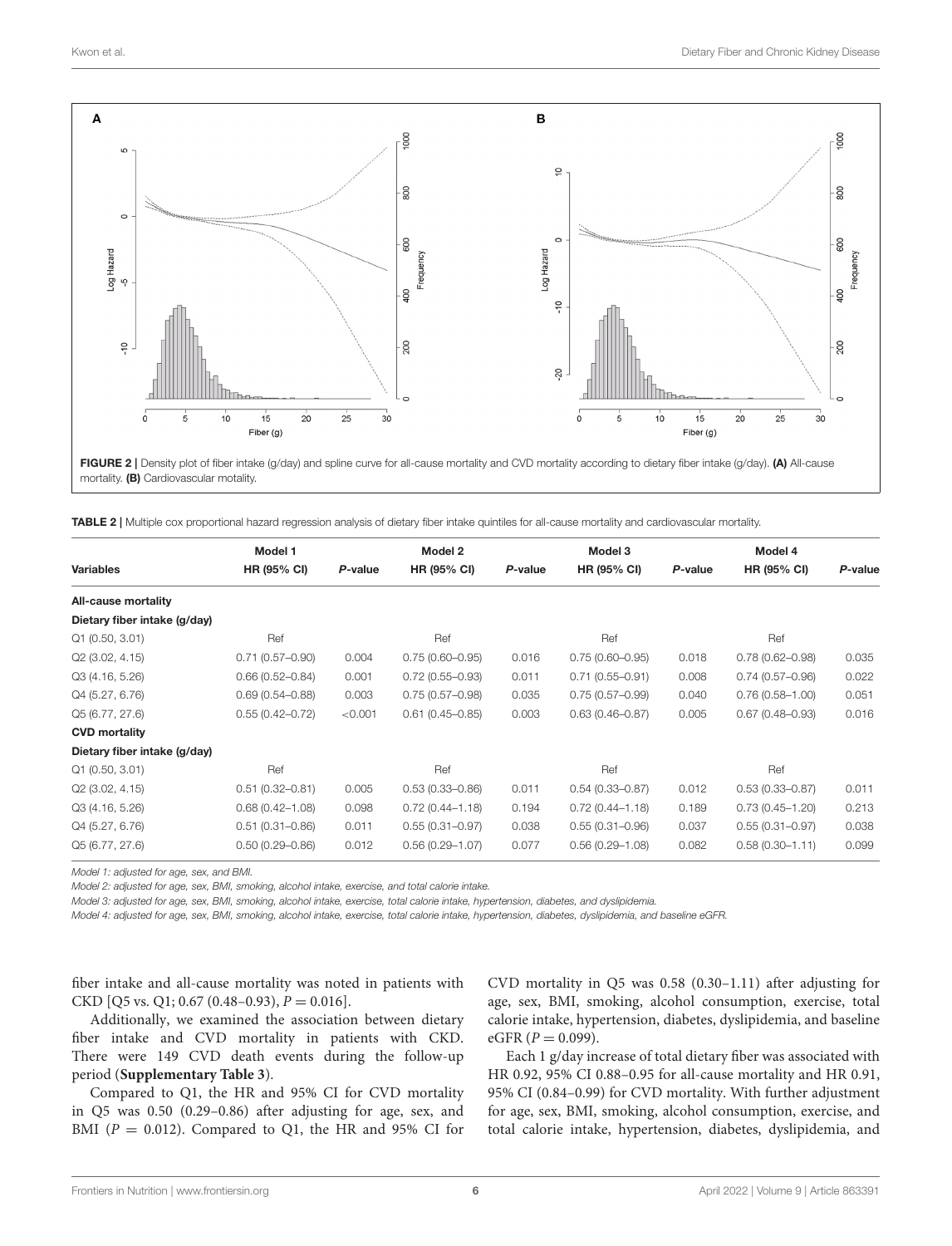eGFR, the corresponding HR and 95% CI for all-cause mortality and CVD mortality were 0.94, 0.90–0.99 ( $P = 0.014$ ) and 0.93,  $(0.84-1.03)$   $(P = 0.161)$ , respectively (data not shown).

We also examined the association between total fiber intake and all-cause mortality in patients with CKD according to the CKD stages, sex, BMI criteria 25kg/m<sup>2</sup> (**[Supplementary Table 4](#page-8-26)**). The numbers (%) of CKD 3, 4, and 5 were 3,717 (95.5%), 122 (3.1%), and 53 (1.4%), respectively. There were significant association between dietary fiber intake and all-cause mortality in the only CKD stage 3, female, and BMI  $< 25 \text{ kg/m}^2$ .

# **DISCUSSION**

Despite the accumulating evidence on the benefits of dietary fiber in the general population, there is a lack of representative data on mortality in patients with CKD, especially in East Asia. In this study, we observed a significant and inverse relationship between dietary fiber intake and mortality risk in patients with CKD in a Korean prospective cohort followed up for 10 years. A similar trend was noted in the association between dietary fiber intake and CVD mortality.

The American Dietetic Association recommended a daily dietary fiber intake of 25–30 g for adults in the general population [\(32\)](#page-8-30). Similarly, the 2015 Dietary Reference Intake for Koreans (KDRI) suggested that the sufficient daily fiber intake for Korean adults is 25 g/day for men and 20 g/day for women, regardless of age [\(33\)](#page-9-0). However, to our knowledge, there are no specific guidelines for dietary fiber intake in the CKD population in the available nephrology guidelines.

Dietary recommendations for patients with CKD are different from those for healthy people. Patients with advanced CKD are frequently advised to restrict the intake of vegetables, fruits, legumes, nuts, and whole-grains due to their high potassium content and the risk of hyperkalemia and hyperphosphatemia [\(34\)](#page-9-1). Therefore, fiber intake in patients with CKD is generally lower than that in the general population [\(8\)](#page-8-7). Data from the National Health and Nutrition Examination Survey (NHANES) in the US showed that total dietary fiber intake in the CKD population averaged 15.4 g/day, which is far below the recommended 25–30 g/day intake for the general population [\(8\)](#page-8-7). In this study, the average daily fiber intake of patients with CKD was only 5.1 g/day, which was extremely low. This result may be due to the competing dietary potassium and phosphorus concerns. However, a high-fiber diet increases fecal potassium excretion by increasing stool volume [\(35\)](#page-9-2), and the bioavailability of potassium and phosphorus in high-fiber foods is lower than that in other phosphorus and potassium foods, especially processed foods [\(1\)](#page-8-0). Supporting this, there were weak or no correlations between dietary potassium and serum potassium in advanced CKD [\(36,](#page-9-3) [37\)](#page-9-4), and cohort studies fail to prove a close relationship between diets rich in fibers and serum potassium levels [\(38\)](#page-9-5). Considering these results, the recent Kidney Disease Outcomes Quality Initiative (KDOQI) guidelines recommended "adjusting" potassium intake "when needed" to maintain potassium levels in the normal range, but not routinely, as this may result in deficiencies in other healthy nutrients, such

as fiber [\(39\)](#page-9-6). Interestingly, low potassium and phosphorus intake was associated with increased odds of advanced stage CKD in Korean hypertensive patients [\(40\)](#page-9-7). In this study, we observed that higher dietary fiber intake was associated with a reduced risk of death in patients with CKD. When comparing persons with dietary fiber intakes in the top and bottom quintiles, we found a statistically significant inverse association between fiber intake and all-cause mortality, with an overall relative risk of 0.63 (95% CI: 0.46–0.87). Together, these studies suggest that, regardless of the risk of hyperkalemia and hyperphosphatemia, a higher fiber intake may be beneficial for Koreans with CKD. However, there has been economic growth and lifestyle changes in Korea over the past decades. Consequently, there has been a noticeable shift in nutrient intake from grain-based foods to western style meals focused on protein and lipid [\(41\)](#page-9-8). Although rice consumption still constitutes the largest proportion, it has continuously declined to one third of total energy intake. This is much lower than the intake of other Asians, whose trends are opposite to the current situation in Western countries where the consumption of rice is increasing [\(41\)](#page-9-8). A national dietary plan and strategy should be set to establish nutritional transition toward higher fiber intake for Koreans with CKD.

Several mechanisms support the inverse association between dietary fiber intake and mortality in patients with CKD. The bulking effect of dietary fiber is important for colonic health and gut motility. Dietary fiber leads to uremic toxin excretion by increasing stool output [\(42\)](#page-9-9), secondary to increased proteolytic activities by protein fermenting bacteria [\(43\)](#page-9-10). A systemic review including 203 patients with CKD from seven reports showed that dietary fiber reduced p-cresyl sulfate, thereby protecting the intestinal epithelial barrier of patients with CKD [\(44\)](#page-9-11). Favorable alteration in the gut microbiome not only modulates uremic toxins [\(45\)](#page-9-12) but also chronic inflammatory pathways [\(11\)](#page-8-10). Compared with the healthy population, patients with CKD exhibited increased serum levels of CRP, IL-6, interferon-γ, and tumor necrosis factor-α [\(46\)](#page-9-13). However, increased dietary fiber intake and supplementation were associated with a decreased systemic inflammatory state, including the C-reactive protein level [\(8,](#page-8-7) [47\)](#page-9-14). Because uremic toxins and chronic inflammation are central to the progression of CKD, some have hypothesized that fiber may slow the progression of CKD. Emerging studies have shown that high dietary fiber intake is associated with the primary prevention of CKD and delaying of CKD progression [\(48,](#page-9-15) [49\)](#page-9-16). The Tehran Lipid and Glucose Study, including 1 630 participants with 6.1 years of follow-up, showed an 11% lower risk of incident CKD per 5-g/d increase in total fiber intake [\(48\)](#page-9-15). In this study, compared to the lowest tertile groups, the highest tertile vegetable fiber and legume fiber groups were significantly associated with lower risk of CKD incidence [\(48\)](#page-9-15). In the Blue Mountains Eye Study, after 5 years of follow-up, high cereal fiber intake was associated with a 50% reduction in the incidence of CKD [\(49\)](#page-9-16). A meta-analysis of 14 controlled feeding trials including patients with CKD demonstrated that dietary fiber can reduce serum urea and creatinine levels with a dose dependent response for serum creatinine [\(1\)](#page-8-0). No specific recommendations have been made in relation to the preferred types of dietary fiber consumption, although it is recommended that  $\geq$ 50% of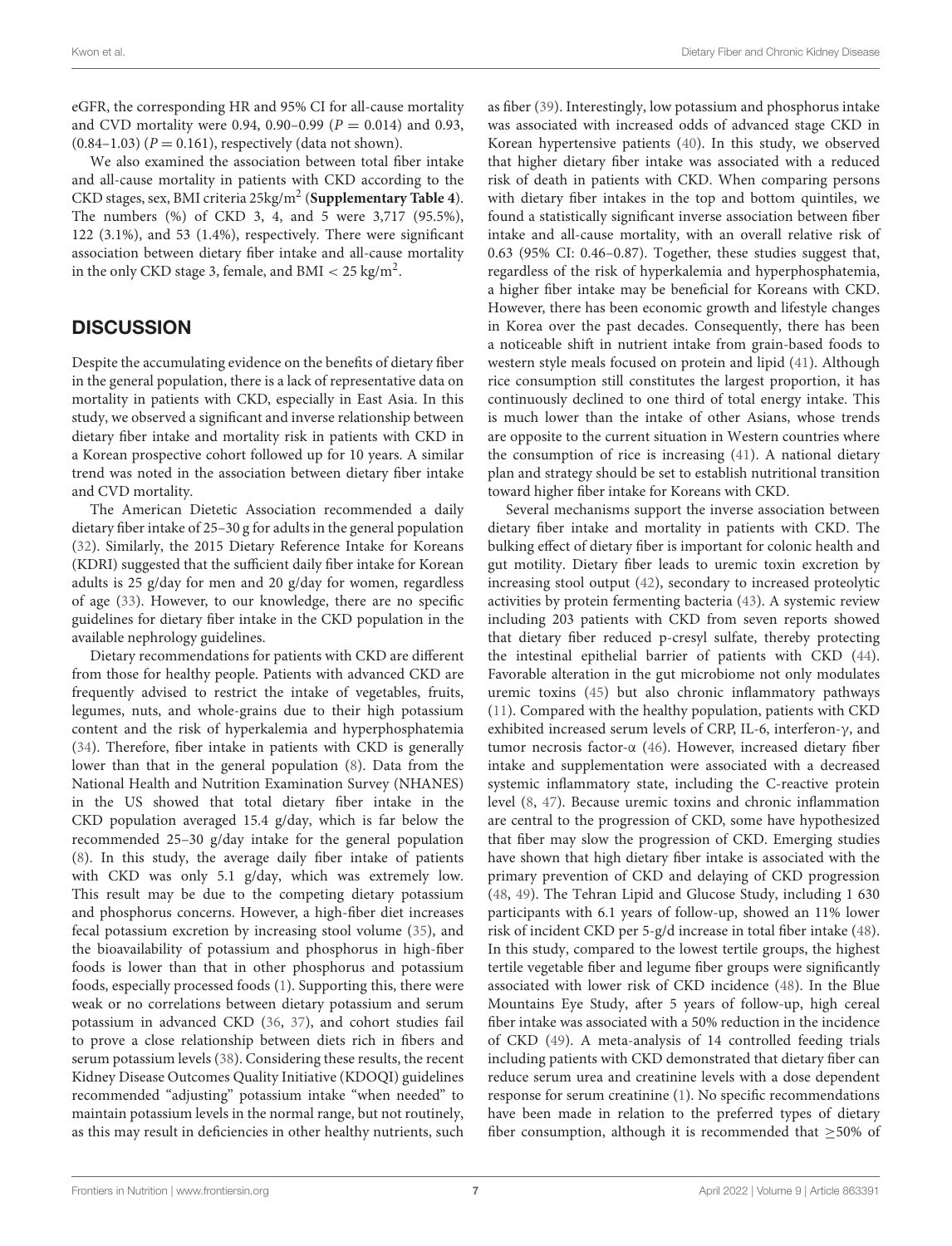all grains consumed should be whole grains [\(50\)](#page-9-17). Although we could not distinguish fiber types, the main sources of fiber intake in Koreans are grains and vegetables [\(51\)](#page-9-18).

Dietary fiber intake may modify the cardio-metabolic risk profile by lowering blood pressure [\(52\)](#page-9-19) and LDL-C levels [\(53\)](#page-9-20), ameliorating postprandial hyperglycemia, and enhancing peripheral insulin sensitivity [\(54\)](#page-9-21), which may contribute to complications and mortality related to CVD. Based on the available published literature, there appear to be an association between dietary fiber intake and mortality from CVD, including coronary heart disease and cerebrovascular disease [\(55,](#page-9-22) [56\)](#page-9-23). Threapleton et al. published a systematic review and metaanalysis including 22 prospective cohort studies reporting on inverse associations between dietary fiber intake and coronary heart disease or CVD [\(55\)](#page-9-22). A dose–response meta-analysis from 15 prospective cohort studies also revealed a pooled relative risk reduction of 9% in CVD mortality from a dietary fiber intake increment of 10 g/day [\(56\)](#page-9-23). Of great importance is the fact that the leading cause of death in patients with CKD is CVD rather than progression to end-stage renal disease [\(57\)](#page-9-24). In line with previous studies, we observed a borderline statistical significance in the association between dietary fiber intake and CVD mortality, with 149 CVD death events in patients with CKD. Further prospective studies including larger numbers of deaths would be needed to confirm the association between dietary fiber intake and CVD mortality in Korean patients with CKD.

In the current study, non-significant associations was noted between dietary fiber intake and all-cause mortality in CKD stage 4 and 5, men and participants with BMI  $\geq 25$  kg/m<sup>2</sup>. There were very few patients with CKD stages 4 and 5 in the dataset. A small dataset could lead to overfitting problems in logistic regression models. Although the exact reasons for the different association between dietary fiber intake and mortality in men and overweight individuals are unclear, dietary fiber sources might lead to different results. Further research is needed on the relationship between fiber intake and mortality according to sex and obesity.

Our study has several limitations. First, foods containing high fiber are commonly plant-based foods, such as vegetables, fruits, nuts, and seeds. These foods contain not only dietary fiber but also various vitamins, minerals, and polyphenols. Therefore, it is unclear whether the dietary fiber itself had beneficial effects or whether other nutrients in the food containing dietary fiber had positive effects on mortality in patients with CKD. Therefore, caution is needed in interpreting these results. Second, we could not obtain detailed information on the dietary fiber sources. In future study, we will attempt to investigate the association between fiber type and mortality in CKD patients. Third, previous studies using the same data (KoGES) showed a low dietary fiber intake (mean  $6.3 \pm 3.6$  g/day) in the general middle-aged Korean adult population [\(30,](#page-8-28) [58\)](#page-9-25). However, the mean average dietary fiber intake among patients with CKD was too low compared with the recommended dietary fiber intake for Koreans [\(59\)](#page-9-26). Therefore, it is unclear whether our results could be generalized to other countries with different food habits. Forth, we did not consider the effects of changes of fiber intake during the follow-up period. The dataset is only composed of baseline survey data and data linkage with national mortality data. The consideration of changes in dietary fiber intake during the followup period will be incorporated into future study. Finally, we could not obtain information on urine albumin and creatinine levels or dialysis status.

Despite these limitations, our study has several strengths. The present study provided data based on a validated 103-question FFQ in a population-based sample and had a rather long followup duration. In addition, this is the first study to examine the association between dietary fiber intake and all-cause mortality in a Korean population with CKD.

# CONCLUSIONS

In this study, dietary fiber intake was associated with a lower risk of all-cause mortality in patients with CKD. The average daily fiber intake of Korean patients with CKD was extremely low; however, we found that small increments in the fiber intake reduced the risk of premature death by 37% and had desirable effects on cardiovascular mortality. This finding highlights the need for encouraging adequate fiber intake through consumption of whole grains, vegetables, and legumes in CKD patients. Further study is needed to define the recommended fiber intake in patients with CKD and the health impacts of different types of fiber on CKD related complications and mortality.

# DATA AVAILABILITY STATEMENT

Publicly available datasets were analyzed in this study. This data can be found here: [https://www.kdca.go.kr/contents.es?](https://www.kdca.go.kr/contents.es?mid=a40504010000) [mid=a40504010000.](https://www.kdca.go.kr/contents.es?mid=a40504010000)

# ETHICS STATEMENT

The studies involving human participants were reviewed and approved by the Institutional Review Boards of Yongin Severance Hospital (IRB Number: 9-2021-0066). The patients/participants provided their written informed consent to participate in this study.

# AUTHOR CONTRIBUTIONS

Y-JK, HL, GP, and J-WL contributed to the conception or design of the work, contributed to the acquisition, analysis, or interpretation of the data, and drafting of the manuscript. All authors critically revised the manuscript, provided final approval and agree to be accountable for all aspects of the work, and ensuring integrity and accuracy.

# FUNDING

This work was supported by the Korea Institute of Planning and Evaluation for Technology in Food, Agriculture and Forestry (IPET) through High Value-Added Food Technology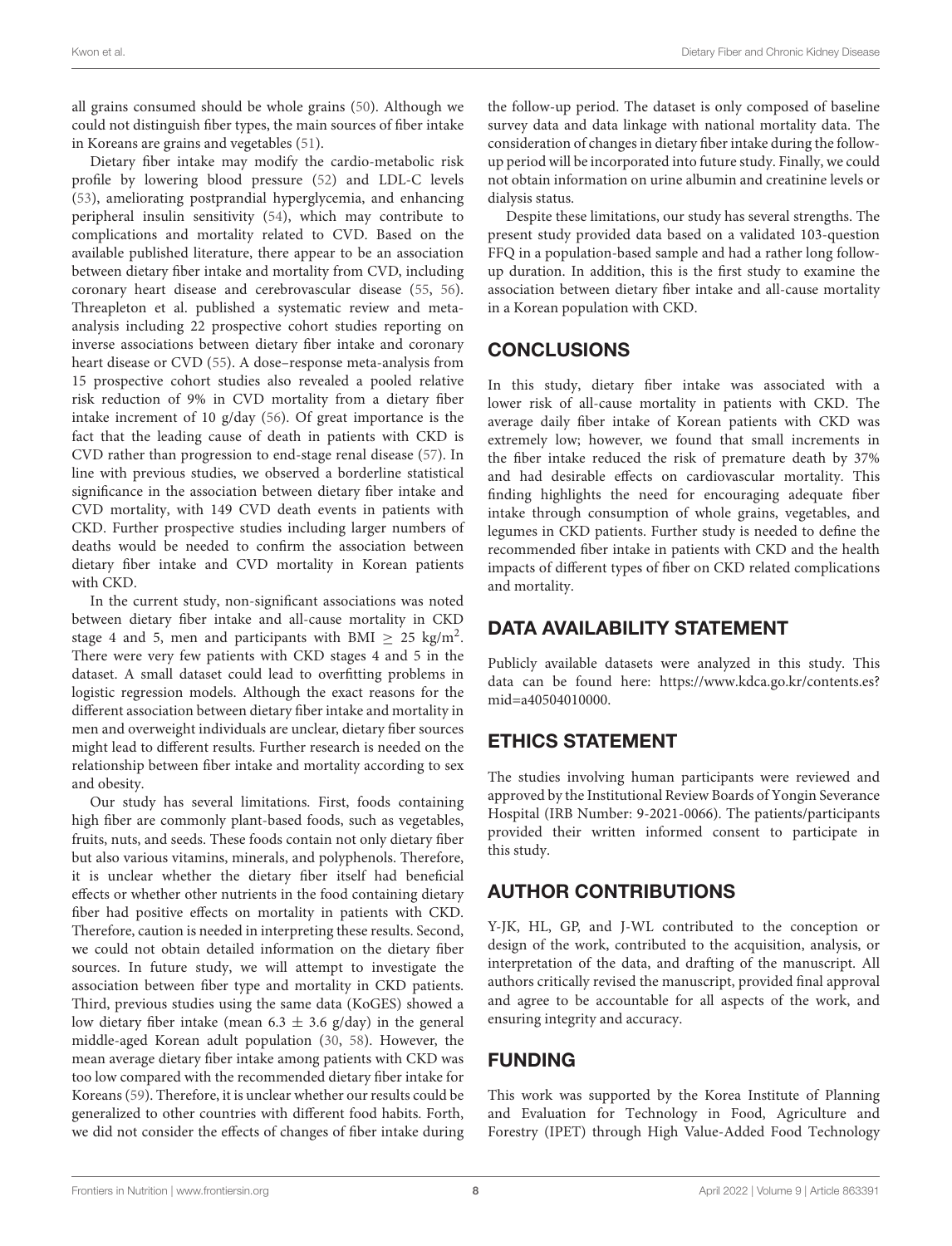Development Program funded by the Ministry of Agriculture, Food and Rural Affairs (MAFRA) (321030051HD030). The grant was awarded to J-WL and Y-JK.

## ACKNOWLEDGMENTS

This study was conducted using data from the Korean Genome and Epidemiology Study (KoGES; 4851-302) by the National Research Institute of Health, Centers for Disease Control and

#### **REFERENCES**

- <span id="page-8-0"></span>1. Chiavaroli L, Mirrahimi A, Sievenpiper JL, Jenkins DJ, Darling PB. Dietary fiber effects in chronic kidney disease: a systematic review and metaanalysis of controlled feeding trials. Eur J Clin Nutr. (2015) 69:761– 8. doi: [10.1038/ejcn.2014.237](https://doi.org/10.1038/ejcn.2014.237)
- <span id="page-8-1"></span>2. GBD Chronic Kidney Disease Collaboration. Global, regional, and national burden of chronic kidney disease, 1990-2017: a systematic analysis for the Global Burden of Disease Study 2017. Lancet. (2020) 395:709– 33. doi: [10.1016/S0140-6736\(20\)30045-3](https://doi.org/10.1016/S0140-6736(20)30045-3)
- <span id="page-8-2"></span>3. Song Y, Lobene AJ, Wang Y, Hill Gallant KM. The DASH diet and cardiometabolic health and chronic kidney disease: a narrative review of the evidence in East Asian Countries. Nutrients. (2021) 13:984. doi: [10.3390/nu13030984](https://doi.org/10.3390/nu13030984)
- <span id="page-8-3"></span>4. Park JI, Baek H, Jung HH. Prevalence of chronic kidney disease in Korea: the Korean national health and nutritional examination survey 2011-2013. J Korean Med Sci. (2016) 31:915–23. doi: [10.3346/jkms.2016.31.6.915](https://doi.org/10.3346/jkms.2016.31.6.915)
- <span id="page-8-4"></span>5. Chen TK, Knicely DH, Grams ME. Chronic kidney disease diagnosis and management: a review. JAMA. (2019) 322:1294– 304. doi: [10.1001/jama.2019.14745](https://doi.org/10.1001/jama.2019.14745)
- <span id="page-8-5"></span>6. Go AS, Chertow GM, Fan D, McCulloch CE, Hsu CY. Chronic kidney disease and the risks of death, cardiovascular events, and hospitalization. N Engl J Med. (2004) 351:1296–305. doi: [10.1056/NEJMoa041031](https://doi.org/10.1056/NEJMoa041031)
- <span id="page-8-6"></span>7. Khan SS, Kazmi WH, Abichandani R, Tighiouart H, Pereira BJ, Kausz AT. Health care utilization among patients with chronic kidney disease. Kidney Int. (2002) 62:229–36. doi: [10.1046/j.1523-1755.2002.00432.x](https://doi.org/10.1046/j.1523-1755.2002.00432.x)
- <span id="page-8-7"></span>8. Krishnamurthy VM, Wei G, Baird BC, Murtaugh M, Chonchol MB, Raphael KL, et al. High dietary fiber intake is associated with decreased inflammation and all-cause mortality in patients with chronic kidney disease. Kidney Int. (2012) 81:300–6. doi: [10.1038/ki.2011.355](https://doi.org/10.1038/ki.2011.355)
- <span id="page-8-8"></span>9. Molitch ME, Adler AI, Flyvbjerg A, Nelson RG, So WY, Wanner C, et al. Diabetic kidney disease: a clinical update from kidney disease: improving global outcomes. Kidney Int. (2015) 87:20–30. doi: [10.1038/ki.2014.128](https://doi.org/10.1038/ki.2014.128)
- <span id="page-8-9"></span>10. Slavin JL, Lloyd B. Health benefits of fruits and vegetables. Adv Nutr. (2012) 3:506–16. doi: [10.3945/an.112.002154](https://doi.org/10.3945/an.112.002154)
- <span id="page-8-10"></span>11. Barber TM, Kabisch S, Pfeiffer AFH, Weickert MO. The health benefits of dietary fibre. Nutrients. (2020) 12:209. doi: [10.3390/nu12103209](https://doi.org/10.3390/nu12103209)
- 12. Ma W, Nguyen LH, Song M, Wang DD, Franzosa EA, Cao Y, et al. Dietary fiber intake, the gut microbiome, and chronic systemic inflammation in a cohort of adult men. Genome Med. (2021) 13:102. doi: [10.1186/s13073-021-00921-y](https://doi.org/10.1186/s13073-021-00921-y)
- <span id="page-8-11"></span>13. Gill SK, Rossi M, Bajka B, Whelan K. Dietary fibre in gastrointestinal health and disease. Nat Rev Gastroenterol Hepatol. (2021) 18:101– 16. doi: [10.1038/s41575-020-00375-4](https://doi.org/10.1038/s41575-020-00375-4)
- <span id="page-8-12"></span>14. Reynolds A, Mann J, Cummings J, Winter N, Mete E, Te Morenga L. Carbohydrate quality and human health: a series of systematic reviews and meta-analyses. Lancet. (2019) 393:434– 45. doi: [10.1016/S0140-6736\(18\)31809-9](https://doi.org/10.1016/S0140-6736(18)31809-9)
- 15. Katagiri R, Goto A, Sawada N, Yamaji T, Iwasaki M, Noda M, et al. Dietary fiber intake and total and cause-specific mortality: the Japan Public Health Center-based prospective study. Am J Clin Nutr. (2020) 111:1027– 35. doi: [10.1093/ajcn/nqaa002](https://doi.org/10.1093/ajcn/nqaa002)
- <span id="page-8-13"></span>16. Song S, Song Y. Dietary fiber and its source are associated with cardiovascular risk factors in Korean adults. Nutrients. (2021) 13:160. doi: [10.3390/nu13010160](https://doi.org/10.3390/nu13010160)

Prevention, Ministry for Health and Welfare, Republic of Korea. We thank Dr. Woojin Park for helping with illustrating the figures.

## SUPPLEMENTARY MATERIAL

<span id="page-8-26"></span>The Supplementary Material for this article can be found [online at: https://www.frontiersin.org/articles/10.3389/fnut.2022.](https://www.frontiersin.org/articles/10.3389/fnut.2022.863391/full#supplementary-material) 863391/full#supplementary-material

- <span id="page-8-14"></span>17. Yang HL, Feng P, Xu Y, Hou YY, Ojo O, Wang XH. The role of dietary fiber supplementation in regulating uremic toxins in patients with chronic kidney disease: a meta-analysis of randomized controlled trials. J Ren Nutr. (2021) 31:438–47. doi: [10.1053/j.jrn.2020.11.008](https://doi.org/10.1053/j.jrn.2020.11.008)
- <span id="page-8-15"></span>18. Asghari G, Farhadnejad H, Mirmiran P, Dizavi A, Yuzbashian E, Azizi F. Adherence to the Mediterranean diet is associated with reduced risk of incident chronic kidney diseases among Tehranian adults. Hypertens Res. (2017) 40:96–102. doi: [10.1038/hr.2016.98](https://doi.org/10.1038/hr.2016.98)
- <span id="page-8-16"></span>19. Chrysohoou C, Panagiotakos DB, Pitsavos C, Skoumas J, Zeimbekis A, Kastorini CM, et al. Adherence to the Mediterranean diet is associated with renal function among healthy adults: the ATTICA study. J Ren Nutr. (2010) 20:176–84. doi: [10.1053/j.jrn.2009.08.006](https://doi.org/10.1053/j.jrn.2009.08.006)
- <span id="page-8-17"></span>20. Banerjee T, Crews DC, Tuot DS, Pavkov ME, Burrows NR, Stack AG, et al. Poor accordance to a DASH dietary pattern is associated with higher risk of ESRD among adults with moderate chronic kidney disease and hypertension. Kidney Int. (2019) 95:1433–42. doi: [10.1016/j.kint.2018.12.027](https://doi.org/10.1016/j.kint.2018.12.027)
- <span id="page-8-18"></span>21. Lattimer JM, Haub MD. Effects of dietary fiber and its components on metabolic health. Nutrients. (2010) 2:1266–89. doi: [10.3390/nu2121266](https://doi.org/10.3390/nu2121266)
- <span id="page-8-19"></span>22. Weickert MO, Pfeiffer AFH. Impact of dietary fiber consumption on insulin resistance and the prevention of type 2 diabetes. J Nutr. (2018) 148:7– 12. doi: [10.1093/jn/nxx008](https://doi.org/10.1093/jn/nxx008)
- <span id="page-8-20"></span>23. Tonelli M, Wiebe N, Culleton B, House A, Rabbat C, Fok M, et al. Chronic kidney disease and mortality risk: a systematic review. J Am Soc Nephrol. (2006) 17:2034–47. doi: [10.1681/ASN.2005101085](https://doi.org/10.1681/ASN.2005101085)
- <span id="page-8-21"></span>24. Xu X, Li Z, Chen Y, Liu X, Dong J. Dietary fibre and mortality risk in patients on peritoneal dialysis. Br J Nutr. (2019) 122:996– 1005. doi: [10.1017/S0007114519001764](https://doi.org/10.1017/S0007114519001764)
- <span id="page-8-22"></span>25. Lin Z, Qin X, Yang Y, Huang Y, Wang J, Kong Y, et al. Higher dietary fibre intake is associated with lower CVD mortality risk among maintenance haemodialysis patients: a multicentre prospective cohort study. Br J Nutr. (2021) 126:1510–8. doi: [10.1017/S0007114521000210](https://doi.org/10.1017/S0007114521000210)
- <span id="page-8-23"></span>26. Norris KC, Agodoa LY. Unraveling the racial disparities associated with kidney disease. Kidney Int. (2005) 68:914– 24. doi: [10.1111/j.1523-1755.2005.00485.x](https://doi.org/10.1111/j.1523-1755.2005.00485.x)
- <span id="page-8-24"></span>27. Buil-Cosiales P, Zazpe I, Toledo E, Corella D, Salas-Salvadó J, Diez-Espino J, et al. Fiber intake and all-cause mortality in the Prevención con Dieta Mediterránea (PREDIMED) study. Am J Clin Nutr. (2014) 100:1498– 507. doi: [10.3945/ajcn.114.093757](https://doi.org/10.3945/ajcn.114.093757)
- <span id="page-8-25"></span>28. Park Y, Subar AF, Hollenbeck A, Schatzkin A. Dietary fiber intake and mortality in the NIH-AARP diet and health study. Arch Intern Med. (2011) 171:1061–8. doi: [10.1001/archinternmed.2011.18](https://doi.org/10.1001/archinternmed.2011.18)
- <span id="page-8-27"></span>29. Levey AS, Coresh J, Greene T, Stevens LA, Zhang YL, Hendriksen S, et al. Using standardized serum creatinine values in the modification of diet in renal disease study equation for estimating glomerular filtration rate. Ann Intern Med. (2006) 145:247–54. doi: [10.7326/0003-4819-145-4-200608150-00004](https://doi.org/10.7326/0003-4819-145-4-200608150-00004)
- <span id="page-8-28"></span>30. Ahn Y, Kwon E, Shim JE, Park MK, Joo Y, Kimm K, et al. Validation and reproducibility of food frequency questionnaire for Korean genome epidemiologic study. Eur J Clin Nutr. (2007) 61:1435–41. doi: [10.1038/sj.ejcn.1602657](https://doi.org/10.1038/sj.ejcn.1602657)
- <span id="page-8-29"></span>31. Kim Y, Han BG. Cohort profile: the Korean genome and epidemiology study (KoGES) Consortium. Int J Epidemiol. (2017) 46:e20. doi: [10.1093/ije/dyv316](https://doi.org/10.1093/ije/dyv316)
- <span id="page-8-30"></span>32. Slavin JL. Position of the American Dietetic Association: health implications of dietary fiber. J Am Diet Assoc. (2008) 108:1716– 31. doi: [10.1016/j.jada.2008.08.007](https://doi.org/10.1016/j.jada.2008.08.007)